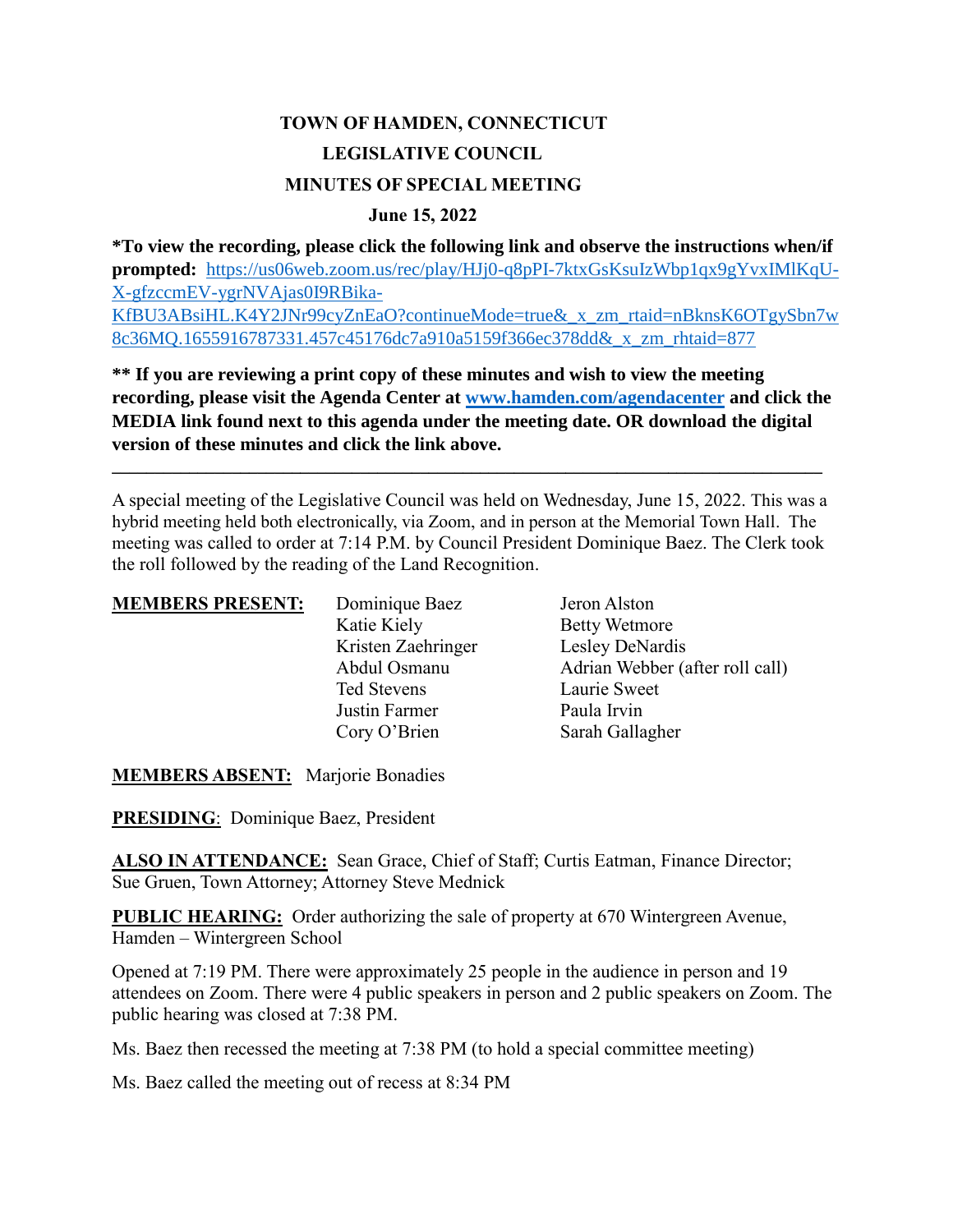### **PUBLIC HEARING:** To receive comment on the 2022 revised Charter

Opened at 8:36 PM. There were approximately 25 people in the audience in person and 19 attendees on Zoom. There were 6 public speakers in person and 4 public speakers on Zoom. The public hearing was closed at 9:04 PM

### **EXECUTIVE SESSION:** None

## **AGENDA:**

1. Charter Revision Workshop

-- Moved by Ms. Baez, seconded by Ms. Kiely. DISCUSSION: Ms. Gallagher said she served on both commissions and that they put in over 500 hours of work on this. She spoke on areas they discussed and amended. (\*Mr. Webber is now present)

## **Preamble:**

Ms. Baez moved a motion to accept the revised preamble. The motion was seconded by Ms. Sweet and approved unanimously.

## **Chapter l – Definitions:**

Ms. Gallagher moved a motion to accept the definitions as modified by the CRC, seconded by Ms. Baez. DISCUSSION: After some discussion on the difference between the words shall and must Ms. Gallagher said they were used interchangeably in prior versions of the Charter and the definition clarifies that we're using shall, and that means that's the mandatory function.

Ms. Zaehringer referenced in section W. Public Notice and while reading the language said it seems you could have one requirement by Charter and one by State Statutes but said the Statute would trump, right? Mr. Mednick said he's not sure that last clause is needed because State Statute would trump and he's not sure why we have that in there and he could modify it.

**Ms. Zaehringer moved a motion to amend** and delete the red line language in section W of public notices "in the event the requirement of the Charter is more stringent than the requirements of the General Statutes.". Ms. Baez asked Ms. Gallagher if she'd take that as a friendly motion. Ms. Gallagher said she thinks that was put in there to unsure that folks knew that State Statute did trump the Charter and just wants to make sure that that isn't lost. She said as long as it's clear she'll exclude that clause from her motion. Ms. Kiely accepted the friendly amendment as well.

A vote was taken on definitions as amended and it passed with 1 abstention (Farmer)

## **Chapter 3 (Section 3-3.C.1.B) Four Year Term:**

Moved by Ms. Baez, seconded by Ms. Kylie. DISCUSSION: Ms. Zaehringer stated they had a lot of public comment about this and asked for a little of the thought process. Ms. Gallagher explained how the first commission had an expert panel that represented various towns and